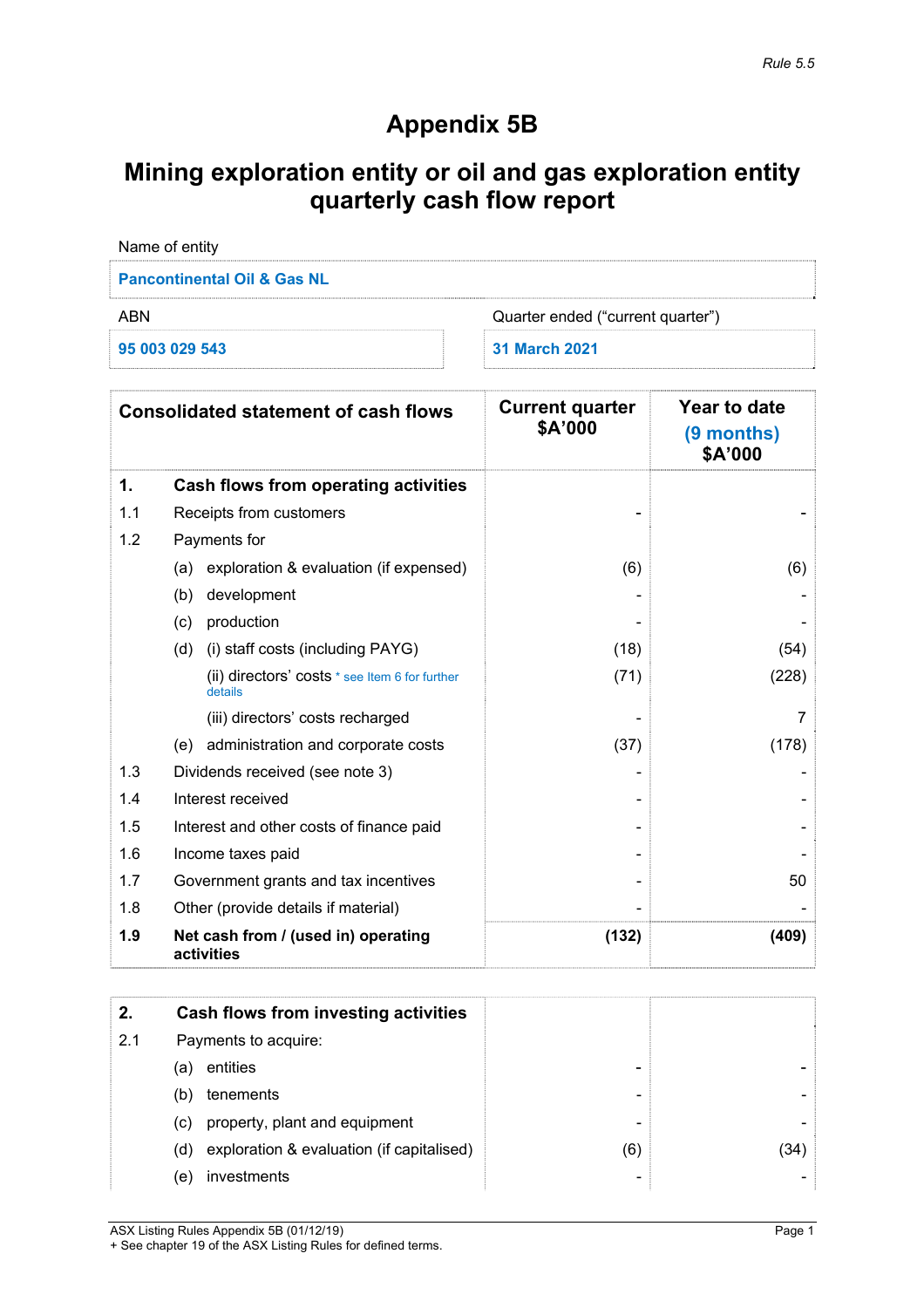|               | <b>Consolidated statement of cash flows</b>       | <b>Current quarter</b><br>\$A'000 | Year to date<br>(9 months)<br>\$A'000 |
|---------------|---------------------------------------------------|-----------------------------------|---------------------------------------|
|               | (f)<br>other non-current assets                   |                                   |                                       |
| $2.2^{\circ}$ | Proceeds from the disposal of:                    |                                   |                                       |
|               | entities<br>(a)                                   |                                   |                                       |
|               | tenements<br>(b)                                  |                                   |                                       |
|               | property, plant and equipment<br>(c)              |                                   |                                       |
|               | investments<br>(d)                                |                                   |                                       |
|               | other non-current assets<br>(e)                   |                                   |                                       |
| 2.3           | Cash flows from loans to other entities           |                                   |                                       |
| 2.4           | Dividends received (see note 3)                   |                                   |                                       |
| 2.5           | Other (provide details if material)               |                                   |                                       |
| 2.6           | Net cash from / (used in) investing<br>activities | (6)                               | (34)                                  |

| 3.   | Cash flows from financing activities                                                       |      |      |
|------|--------------------------------------------------------------------------------------------|------|------|
| 3.1  | Proceeds from issues of equity securities<br>(excluding convertible debt securities)       | 610  | 610  |
| 3.2  | Proceeds from issue of convertible debt<br>securities                                      |      |      |
| 3.3  | Proceeds from exercise of options                                                          |      |      |
| 3.4  | Transaction costs related to issues of equity<br>securities or convertible debt securities | (36) | (36) |
| 3.5  | Proceeds from borrowings                                                                   |      |      |
| 3.6  | Repayment of borrowings                                                                    |      |      |
| 3.7  | Transaction costs related to loans and<br>borrowings                                       |      |      |
| 3.8  | Dividends paid                                                                             |      |      |
| 3.9  | Other (provide details if material)                                                        |      | 100  |
| 3.10 | Net cash from / (used in) financing<br>activities                                          | 574  | 674  |

| 4.  | Net increase / (decrease) in cash and<br>cash equivalents for the period |       |       |
|-----|--------------------------------------------------------------------------|-------|-------|
| 4.1 | Cash and cash equivalents at beginning of<br>period                      | 343   | 587   |
| 4.2 | Net cash from / (used in) operating<br>activities (item 1.9 above)       | (132) | (409) |
| 4.3 | Net cash from / (used in) investing activities<br>item 2.6 above)        | (6)   | (34)  |
| 4.4 | Net cash from / (used in) financing activities<br>(item 3.10 above)      | 574   | 674   |

ASX Listing Rules Appendix 5B (01/12/19) Page 2

<sup>+</sup> See chapter 19 of the ASX Listing Rules for defined terms.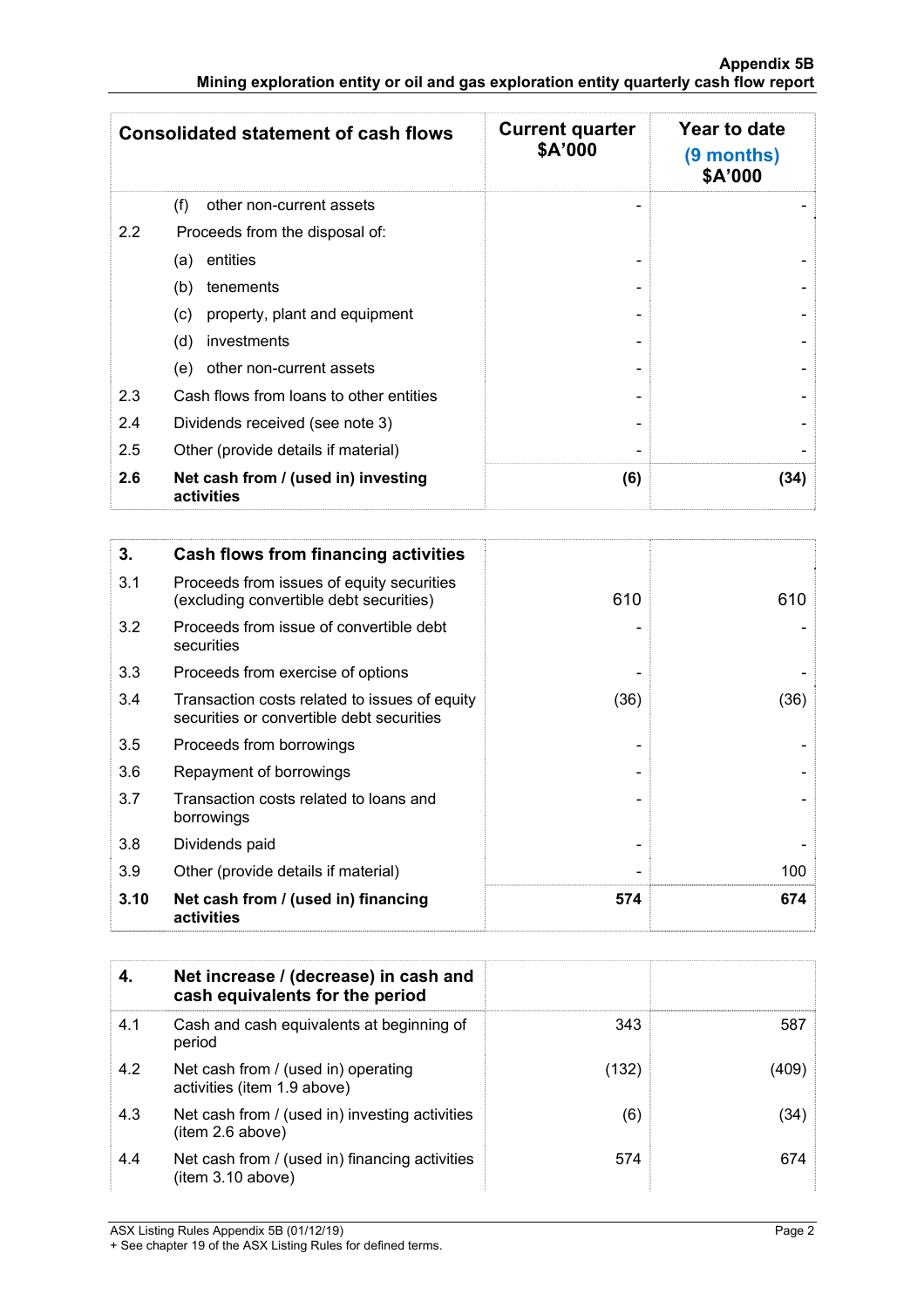#### **Appendix 5B Mining exploration entity or oil and gas exploration entity quarterly cash flow report**

|     | Consolidated statement of cash flows                 | <b>Current quarter</b><br>\$A'000 | Year to date<br>(9 months)<br>\$A'000 |
|-----|------------------------------------------------------|-----------------------------------|---------------------------------------|
| 4.5 | Effect of movement in exchange rates on<br>cash held |                                   | (37                                   |
| 4.6 | Cash and cash equivalents at end of<br>period        | 781                               | 781                                   |

| 5.  | Reconciliation of cash and cash<br>equivalents<br>at the end of the quarter (as shown in the<br>consolidated statement of cash flows) to the<br>related items in the accounts | <b>Current quarter</b><br>\$A'000 | <b>Previous quarter</b><br>\$A'000 |
|-----|-------------------------------------------------------------------------------------------------------------------------------------------------------------------------------|-----------------------------------|------------------------------------|
| 5.1 | <b>Bank balances</b>                                                                                                                                                          | 771                               | 313                                |
| 5.2 | Call deposits                                                                                                                                                                 |                                   |                                    |
| 5.3 | <b>Bank overdrafts</b>                                                                                                                                                        |                                   |                                    |
| 5.4 | Other (provide details)                                                                                                                                                       | 10                                | 30                                 |
| 5.5 | Cash and cash equivalents at end of<br>quarter (should equal item 4.6 above)                                                                                                  | 781                               | 343                                |

| 6.  | Payments to related parties of the entity and their<br>associates                          | <b>Current quarter</b><br>\$A'000 |
|-----|--------------------------------------------------------------------------------------------|-----------------------------------|
| 6.1 | Aggregate amount of payments to related parties and their<br>associates included in item 1 | 71                                |
| 6.2 | Aggregate amount of payments to related parties and their<br>associates included in item 2 |                                   |

Note: if any amounts are shown in items 6.1 or 6.2, your quarterly activity report must include a description of, and an explanation for, such payments

Note 1. As announced to the ASX on 9 April 2020, the CEO and Non-Executive Directors reduced their salary and fees by 50% while the Executive Director and remaining Staff Member reduced their salaries by 25%. These reductions have remained in place since April 2020.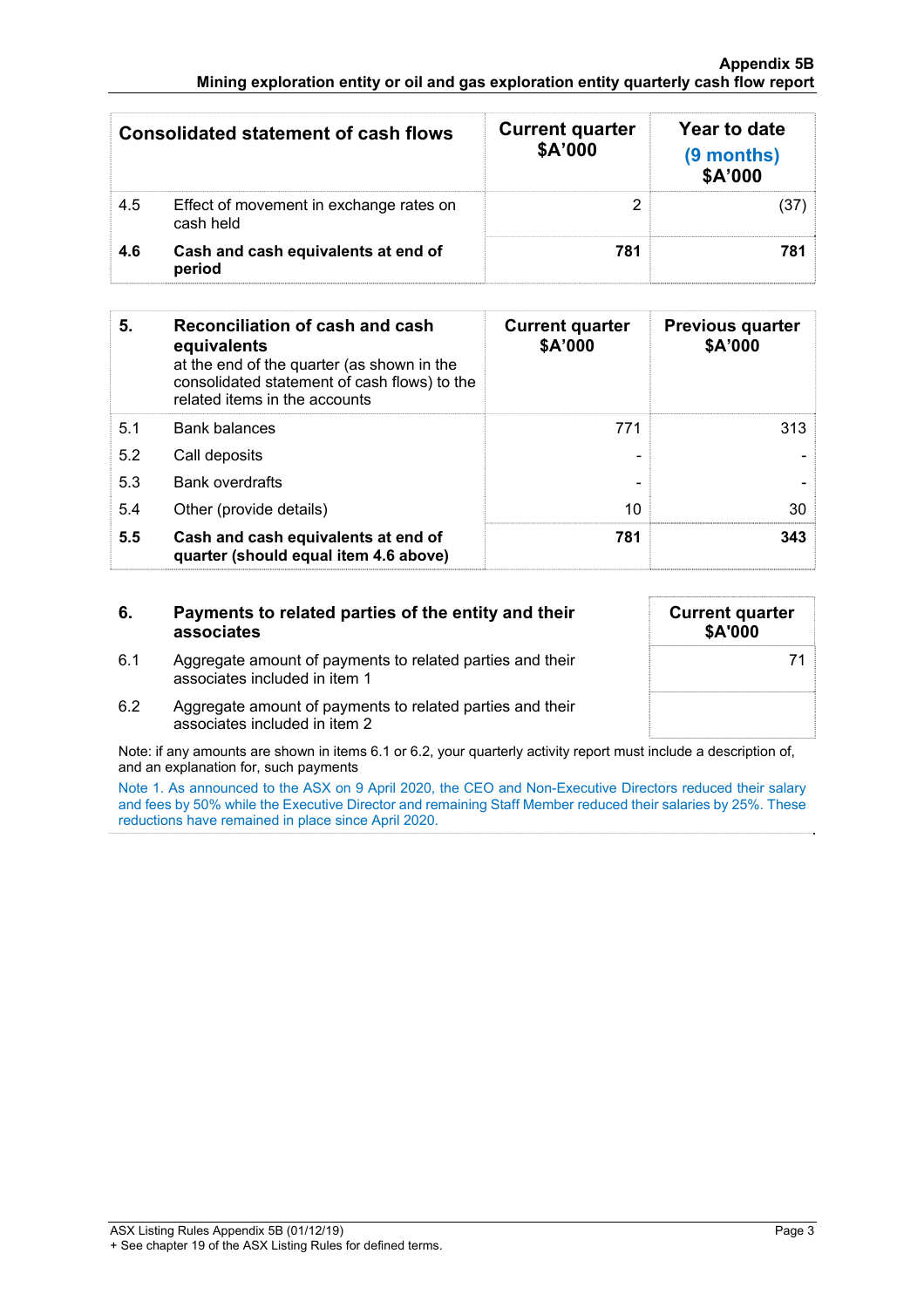- **7. Financing facilities** *Note: the term "facility' includes all forms of financing arrangements available to the entity. Add notes as necessary for an understanding of the sources of finance available to the entity.* 7.1 Loan facilities
- 7.2 Credit standby arrangements
- 7.3 Other (please specify)
- **7.4 Total financing facilities**

| <b>Total facility</b><br>amount at quarter<br>end<br>\$A'000 | Amount drawn at<br>quarter end<br>\$A'000 |
|--------------------------------------------------------------|-------------------------------------------|
|                                                              |                                           |
|                                                              |                                           |
|                                                              |                                           |

### 7.5 **Unused financing facilities available at quarter end** -

7.6 Include in the box below a description of each facility above, including the lender, interest rate, maturity date and whether it is secured or unsecured. If any additional financing facilities have been entered into or are proposed to be entered into after quarter end, include a note providing details of those facilities as well.

| 8.  | Estimated cash available for future operating activities                     | \$A'000 |
|-----|------------------------------------------------------------------------------|---------|
| 8.1 | Net cash from / (used in) operating activities (Item 1.9)                    | (132)   |
| 8.2 | Capitalised exploration & evaluation (Item $2.1(d)$ )                        | (6)     |
| 8.3 | Total relevant outgoings (Item 8.1 + Item 8.2)                               | (138)   |
| 8.4 | Cash and cash equivalents at quarter end (Item 4.6)                          | 781     |
| 8.5 | Unused finance facilities available at quarter end (Item 7.5)                |         |
| 8.6 | Total available funding (Item $8.4 +$ Item $8.5$ )                           | 781     |
| 8.7 | Estimated quarters of funding available (Item 8.6 divided by<br>Item $8.3$ ) | 6       |

- 8.8 If Item 8.7 is less than 2 quarters, please provide answers to the following questions:
	- 1. Does the entity expect that it will continue to have the current level of net operating cash flows for the time being and, if not, why not?

Answer:

 2. Has the entity taken any steps, or does it propose to take any steps, to raise further cash to fund its operations and, if so, what are those steps and how likely does it believe that they will be successful?

Answer:

 3. Does the entity expect to be able to continue its operations and to meet its business objectives and, if so, on what basis?

Answer: